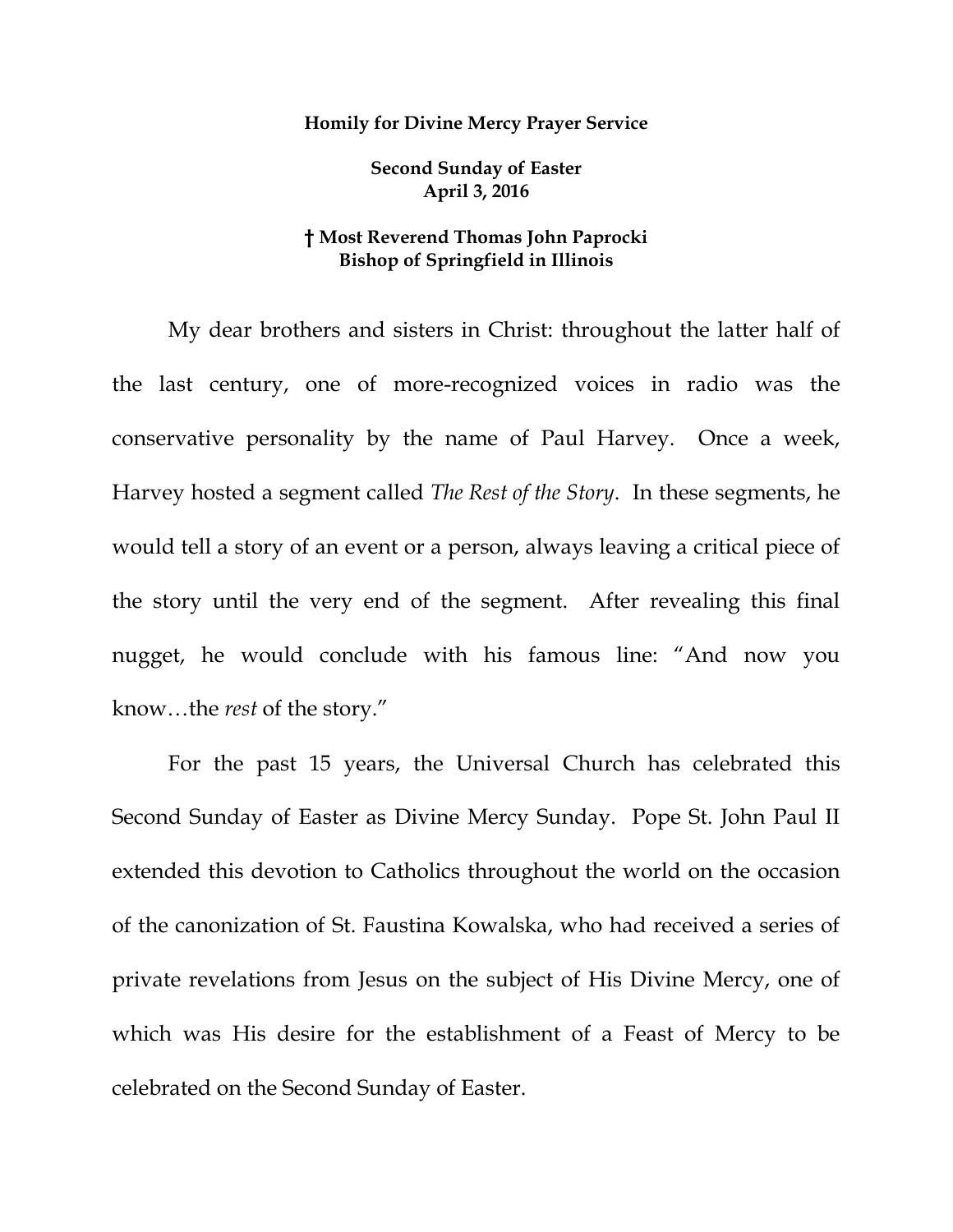Speaking of this feast day, Our Lord told St. Faustina: "On that day the very depths of My tender mercy are open. I pour out a whole ocean of graces upon those souls who approach the fount of My mercy. The soul that will go to Confession and receive Holy Communion shall obtain complete forgiveness of sins and punishment."<sup>1</sup>

These words of invitation by Our Lord to experience the profound depths of love and mercy are extremely appealing and have been embraced with enthusiasm by the faithful throughout the Church. Much attention is given to the remarkable benefits received by those who devoutly participate in the devotional practices connected with Divine Mercy Sunday, benefits which draw us into a deeper union with Our Risen Lord at the conclusion of this Octave of Easter.

While we do indeed rejoice in the powerful gift that is made available to us on this day, the Church has never ceased to insist on making sure we know, in the words of Paul Harvey, the *rest* of the story, that of *living* the graces received by practicing mercy. In his homily for the canonization of St. Faustina, the first saint canonized in the Great Jubilee Year beginning this Third Millennium of Christianity, Pope St. John Paul II said the following: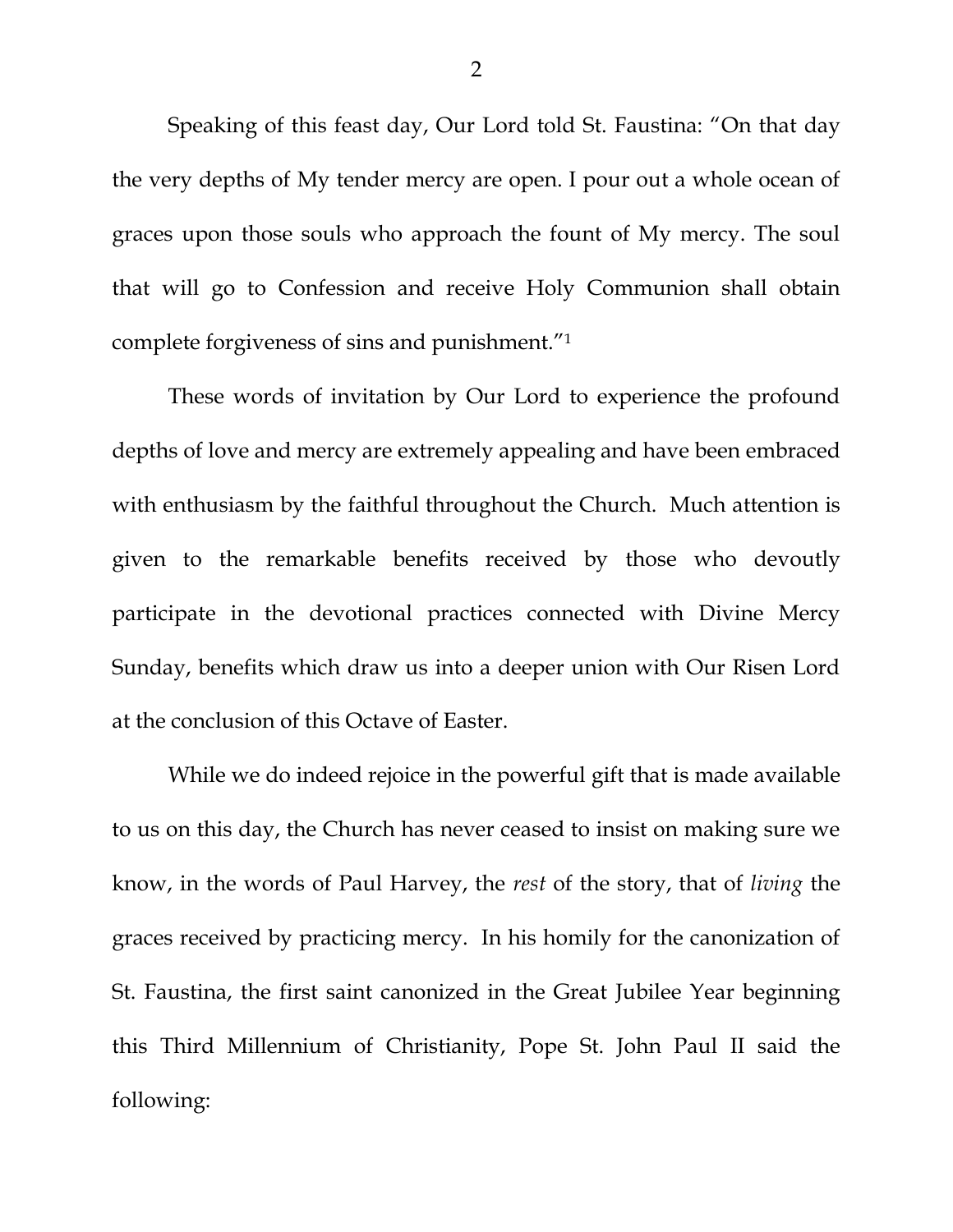It is important then that we accept the whole message that comes to us from the word of God on this Second Sunday of Easter, which from now on throughout the Church will be called "Divine Mercy Sunday." In the various readings, the liturgy seems to indicate the path of mercy which, while re-establishing the relationship of each person with God, also creates new relations of fraternal solidarity among human beings. Christ has taught us that "man not only receives and experiences the mercy of God, but is also called 'to practice mercy' towards others: 'Blessed are the merciful, for they shall obtain mercy'(Mt 5: 7)" (*Dives in misericordia*, n. 14). He also showed us the many paths of mercy, which not only forgives sins but reaches out to all human needs. Jesus bent over every kind of human poverty, material and spiritual. 2

This *rest* of the story of Divine Mercy, that of practicing mercy, is explicitly mentioned by Our Lord in His revelations to St. Faustina, as He told her:

Yes, the first Sunday after Easter is the Feast of Mercy, but there must also be deeds of mercy, which are to arise out of love for Me. You are to show mercy to our neighbors always and everywhere. You must not shrink from this or try to absolve yourself from it.3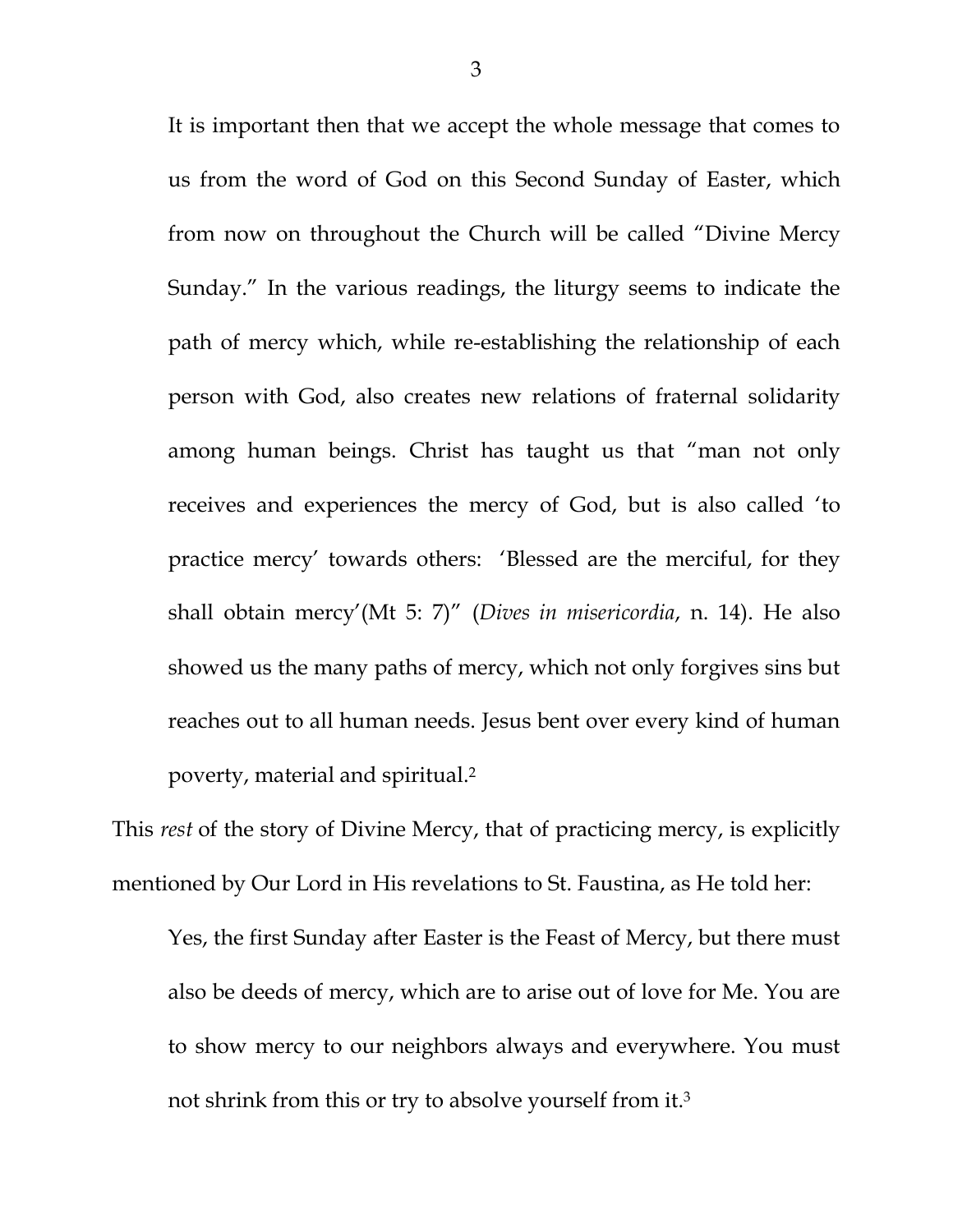Our present Holy Father, Pope Francis, continues to drive this message home, particularly during the Jubilee Year of Mercy. He ardently insists on the importance of not just seeking mercy, but also sharing it, encouraging the Church to reflect on and practice the corporal and spiritual works of mercy. Speaking about these works of mercy, particularly as they are presented in the twenty-fifth chapter of the Gospel of St. Matthew, the Pope reminds us that "[w]e cannot escape the Lord's words to us, and they will serve as the criteria upon which we will be judged."<sup>4</sup>

These two sides of the story of Divine Mercy are complementary to one another, for the graces that we receive free us from the attachments to our own selfish ways of living, so that we can better serve the needs of our brothers and sisters. Let us be mindful of this as we continue our celebration on this day dedicated to the message of Divine Mercy. May our hearts be open to receive the graces that Christ and His Church offer to us today, and may we then live those graces with greater intensity as we spread the light of this message to the world around us through works of mercy rooted in our love of God and our neighbor.

May God give us this grace. Amen.